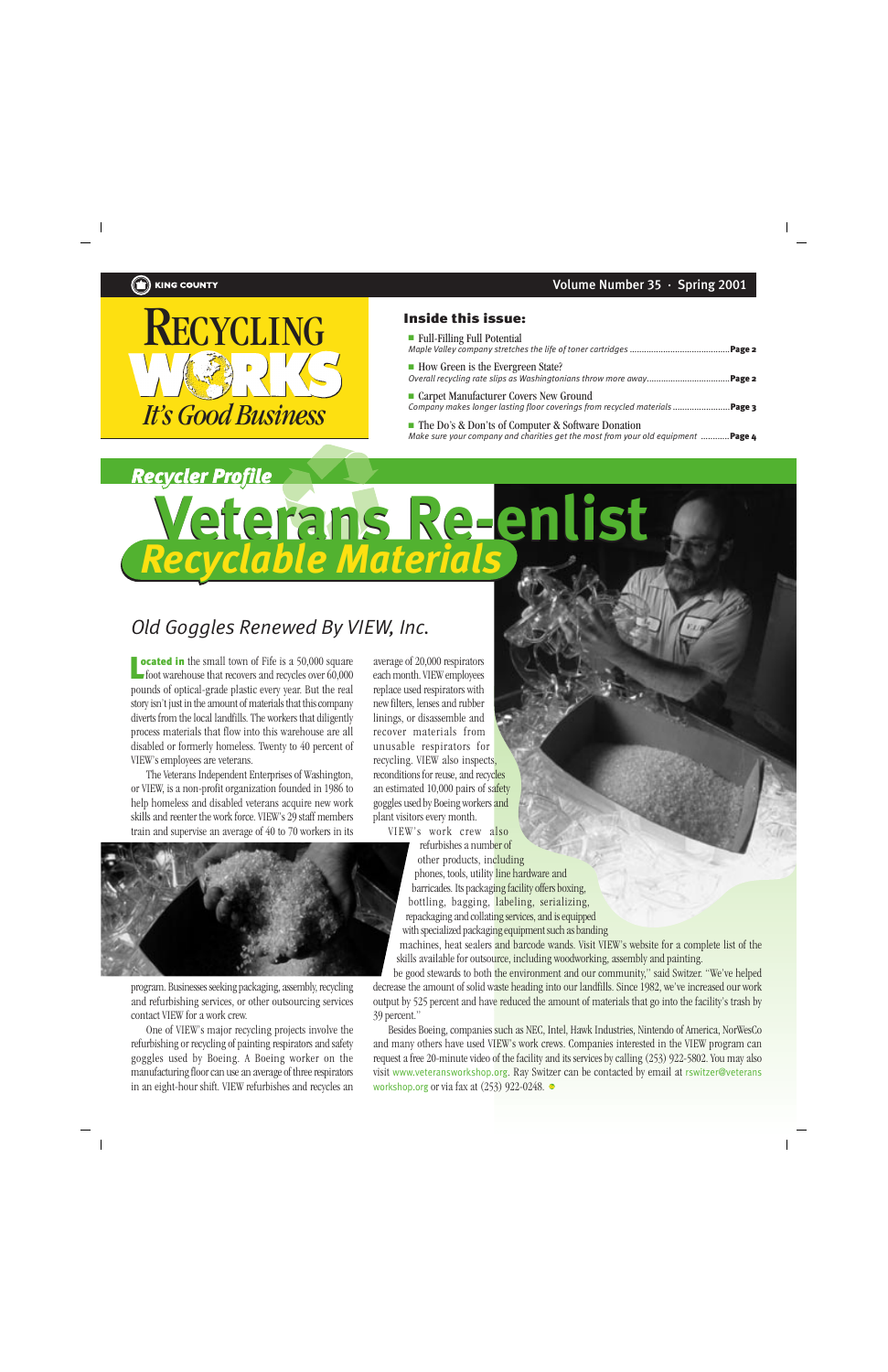# Edward's Imaging *Full* **Full-Filling** *Full* **Full-Filling Potential Potential**

## Tones Up Printer Cartridges

dwards Imaging, Inc., located in Maple Valley, **Edwards Imaging, Inc.,** located in Maple Valley,<br>expertly repairs, reuses and recycles nearly 15,000 printer toner cartridges a month. Owner Curt Heikell has made it his mission to stretch the life of toner cartridges for as long and reliably as possible.

Edwards Imaging provides local businesses with refurbished and refilled toner cartridges for their printers and copiers, and also picks up used cartridges that are otherwise destined for the trash. Edwards accepts all major printer and fax toner cartridges, including Hewlett-Packard,

Lexmark, Panasonic, and Canon. They also trade or sell the more uncommon cartridges, such as Okidata toner drums, with other toner refurbishers throughout the country.

Edwards Imaging's detailed refurbishing process requires that all replaceable parts of a cartridge are marked to track how often they are reused. Once a part has been used two to six times, the part is replaced with a new one. Aluminum or plastic parts that no longer work are recycled. Edwards Imaging recycles an average of two to three tons of plastic every month.

Refilled toner cartridges are vigorously tested by Edwards Imaging to ensure quality printing before they are shipped back to customers. "Lots of other companies out there offer to take back and provide businesses with reused toner cartridges, but these reconditioned cartridges have notoriously high failure rates," said Heikell. "We bought 90 cartridges from another company that was refurbishing and reselling these things, and only 30 of them worked."

> To ensure that companies continue to return and order refilled cartridges, Edwards Imaging puts forth extra effort to deliver reconditioned cartridges that are reliable

and cost effective. "Our failure rate on refilled cartridges are about 4 percent," said Heikell. For more information on Edwards Imaging, Inc., contact Curt Heikell at (800) 337-8591, fax (425) 413-4474. To locate recyclers of other office products such as computers or fluorescent lights, visit the free King County Reuse and Recycle Database online at dnr.metrokc.gov/greenworks/ rec\_assist/guides.htm or call (206) 296-8800.  $\bullet$ 

## *Do-it-Yourself Ink-Jet Cartridge Refill Kits*

*Fill'ErUp!*

Businesses that replace their ink-jet printer cartridges once or twice a month should consider using a do-it-yourself ink-jet printer refill kit to save money and resources. A

typical refill kit includes either a bottle of black, or blue, red, yellow and



black ink that can be injected into the storage unit in the printer's existing ink cartridge with a supplied syringe or spouted bottle. The process is quick, clean and easy.

Black inkjet refill kits start at \$12.99 and color refill kits start at \$14.99. Individual color inks can also be purchased. Each kit can refill three to six cartridges, which means filling up a cartridge costs  $$5.00$  or less  $-$  a substantial savings compared to the average \$35 to \$45 cost for a brand new cartridge. Inkjet refill kits can be purchased at most major office supply stores or online at www.office depot.com or www.staples.com.

# How Green<sup>e</sup> Evergreen State? Waste Reduction and Recycling Update

**ur state** may have to work a little harder to maintain its nickname. Residential and com-**Our state** may have to work a little harder to maintain its nickname. Residential and commercial recycling dipped 1.6 percent to 33 percent in 1999, according to the Washington State Department of Ecology's recently released 9th Annual Status Report on Solid Waste. The good news is that King County's recycling rate remained stable at 39 percent – which is equal to the state's all-time high reached in 1995.

According to the report, overall tonnage of materials recycled between 1998 and 1999 in Washington State increased by nearly 33 tons. Unfortunately, Washingtonians also produced an additional 425,000 tons of waste in that same period. Ecology speculates that the decline in recycling was due to a flat resale market, mature curbside recycling programs and, primarily, weak collection systems within the commercial sector.

Other interesting facts and areas for improvement: • The average Washington resident generates 6.32 pounds of solid waste a day – 2.05 pounds are recycled and 4.26 pounds end up in the landfills.

- King County businesses still dispose about 80,000 tons of recyclable paper and cardboard.
- King County residents and businesses still dispose of about 67,000 tons of recyclable wood.

King County is now finalizing its Comprehensive Solid Waste Management Plan that will provide guidance on how to better manage the region's garbage and recycling services over the next 20 years. Copies of the final plan are now available at King County Library branches or can be requested through the Solid Waste Division at (206) 296- 4398; 1-800-833-6388 (TTY Relay). The plan is available for the cost of printing and postage.

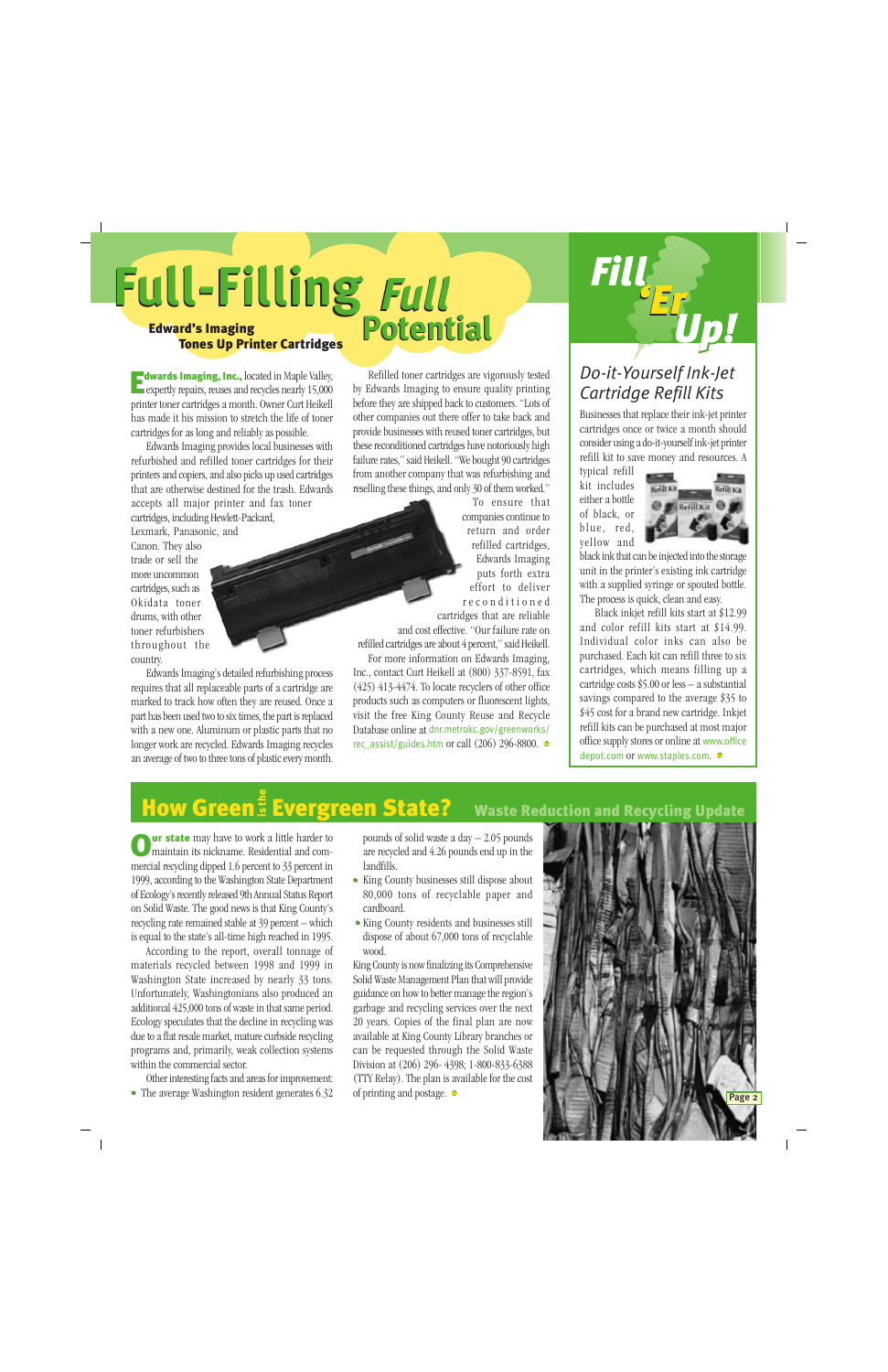## Lees Carpets Piles On Multi-Layer Strategies for the Environment *Manufacturer CarpetManufacturer Carpet* C d COVETS NEW GROUND

# Lees

ccording to the EPA, an estimated four billion pounds of carpet are discarded in the United States every year. Replacing carpeting for a company can be a very expensive endeavor as well – with prices ranging from \$15 to \$40 per square yard. It makes great economic sense for businesses to select durable, long lasting carpet, and it helps to reduce the amount of carpeting that ends up in landfills. A

Recently, the carpet industry has made a consolidated effort to manufacture more durable carpets using recycled materials while establishing an environmentally sound end-of-life reclamation process for old carpets. Lees Carpets,

located in Greenboro, North Carolina, has become one of the leaders in developing products and techniques that are soft on the environment. " W e ' r e interested in making all aspects of the carpeting process ecofriendly," said Lees Carpets account representative,

### *Finished carpet*

Greg Whitman. "From manufacturing, installing, cleaning, disposing and recycling carpet, we believe there are ways the industry can do it without harming the environment.

### Environmentally Friendly Techniques Increase Value & Decrease Waste

Since 1991, Lees has collected, re-colored and reprocessed old yarns back into new carpets. Lees produces over 25 floor coverings that contain from 3% to 67% recycled fibers. Carpets manufactured by Lees are recycled and made into various products, including pallets, highway safety devices and other forms of floor coverings.

All adhesives used to install Lees carpeting are environmentally safe and contain no hazardous or carcinogenic ingredients that can off-gas and contaminate offices with noxious odors after installation. Lees' Duracolor line of carpeting guarantees that

96% of all stains can be removed with water and a mild detergent. This means less harmful chemical cleaners are needed to maintain the carpets. For more stubborn stains (such as lipstick, coffee, or rust), Lees has developed their Durasafe environmentally safe carpet cleaners.

Lees' performance product lines of carpets are warranted for life – which is good news for businesses, who can save substantially from lower replacement rates. The extended lifespan also means a reduction in the frequency of carpeting being landfilled.

### Businesses Buy Into the Concept

Many local companies are considering eco-friendly products when building or renovating their office space. Indeed, some companies in the Pacific Northwest such as Boeing, Washington Mutual, Nordstrom and Bank of America have used Lees carpets recently in building and remodeling projects. "Whether a product is environmentally friendly or not is becoming a bigger factor in the decision-making process for my clients," said Whitman. "I used to get a call a month about our eco-friendly carpets. Now I get one a day."

For more information on Lees Carpets, visit their website at www.lees carpets.com or call (800) 523- 5647. Businesses interested in free assistance and information on sustainable building techniques can contact the King County Construction Works program at (206) 296-4407. ●



*Carpet stitcher*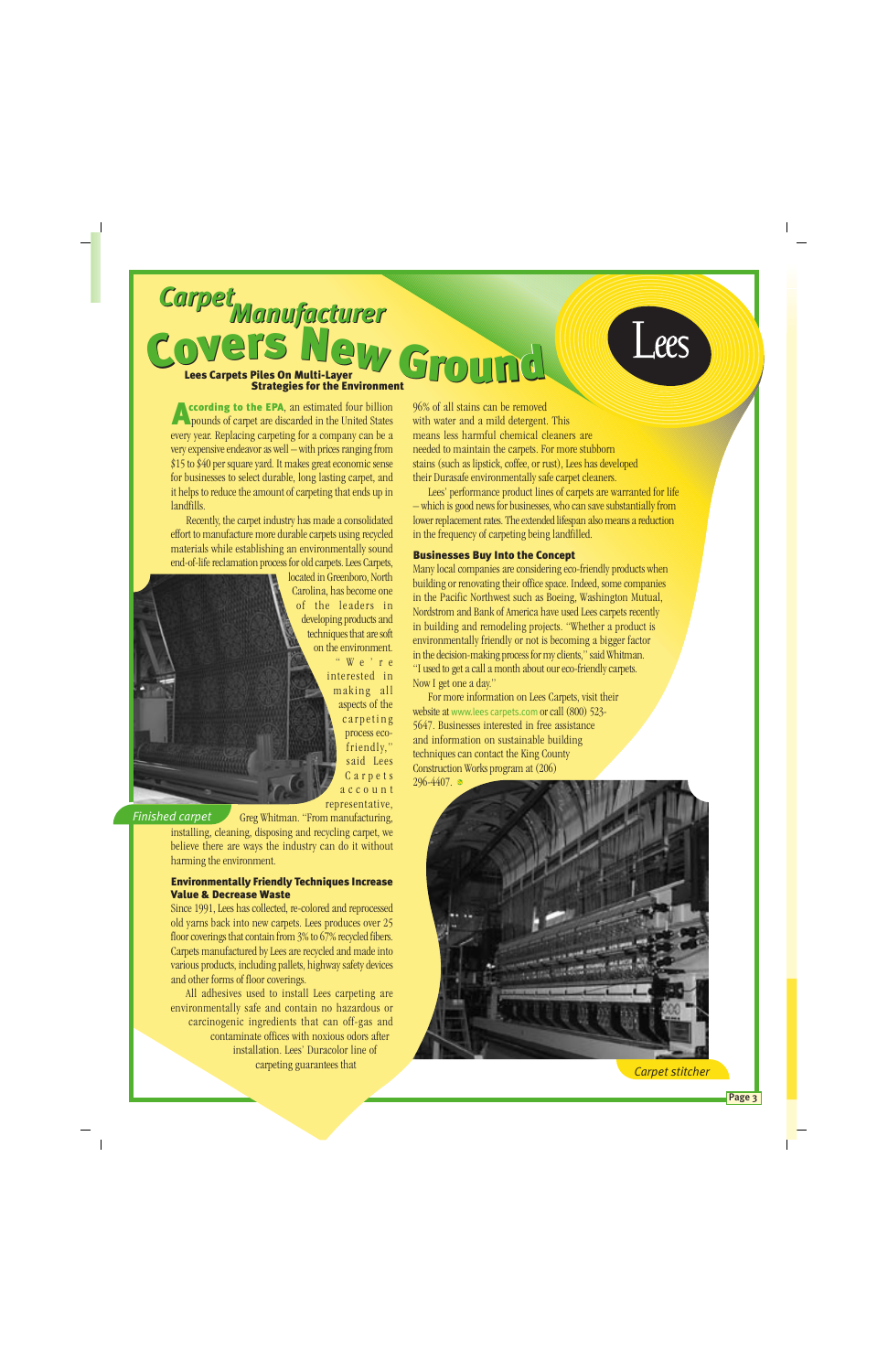## **Giving Until it Doesn't Hurt...**

DO'S

Do's

Don'ts Don'ts of Computer & Software of Computer & Software Donation Donation

> requires more than just dragging files into the Trash bin and deleting. There are a number of software programs that even a lay person

given to anyone other than the registered user. Software still shrink-wrapped or with its



installation disk envelope still intact can be donated. Schools and nonprofit organizations can often purchase software from vendors at special low costs. These regulations obviously do not apply to any "shareware" or free software that can be downloaded from the Internet.

For a list of local charities and computer resellers and recyclers, visit the King County Computer Recovery Project website at dnr.metrokc.gov/swd/crp.htm or

#### call (206) 296-8800. • can use on a computer to recover "deleted" files. Purchase reformatting software or ask your computer specialist to take the appropriate steps to delete all installed programs and files from hard drives before donating computers.

## Software Donation

Businesses donating software usually hand over the program disk along with all the inserts and manuals to a charity or school. Unfortunately, this is a violation of the non-transferable terms of most software licensing agreements. This is the agreement your business made when the shrinkwrap is broken on the software package and when you clicked the "I agree" button when installing the software.

Essentially, software that has been previously installed onto a computer cannot be donated or

**New King County Computer Recovery Project Brochures are available!**

> New collection sites and information have been added in the new brochure to help companies that would like to donate, refurbish or recycle their old computer equipment. For the online version, visit dnr.metrokc.gov/ swd/crp.htm or call (206) 296-8800 for copies of the brochure!

## **WANTEN Your Used Compute**



esses interested in donating usinesses interested in donating **B** usinesses interested in donating<br>their old computers and software should take some easy steps to make sure they're doing it properly. A few precautions can help your business protect its privacy, ensure no software distribution laws are broken, and correctly estimate the value of donated equipment for tax purposes. The following information will also help To protect your company's privacy, be sure to erase all data stored on your hard drives. This

**William** 

Dump that Data

#### Is it worth giving?

be recycled properly.

you decide what types of equipment to donate to charities and which should

The

The

Many local charities report that over two thirds of the donated computers they receive do not work. Most charities lack the time, expertise or resources to fix broken equipment. Giving broken or outdated computer equipment to charities only drains their valuable resources. A couple of good rules of thumb:

- Sell your equipment after two years, donate after three, and budget for recycling after four years.
- If your computer is older than a Windows Pentium 75 with 32MB RAM or a Power Macintosh with 8MB RAM, explore recycling options.

Some computer resellers will accept older computers to salvage parts for reuse and recycling. However, most companies that take used computer equipment will not pay for older equipment and may charge a small recycling fee.

 **Steps to Ensure Both Your Company & Charities Get the Most Out of***OLD EQUIPMENT* 



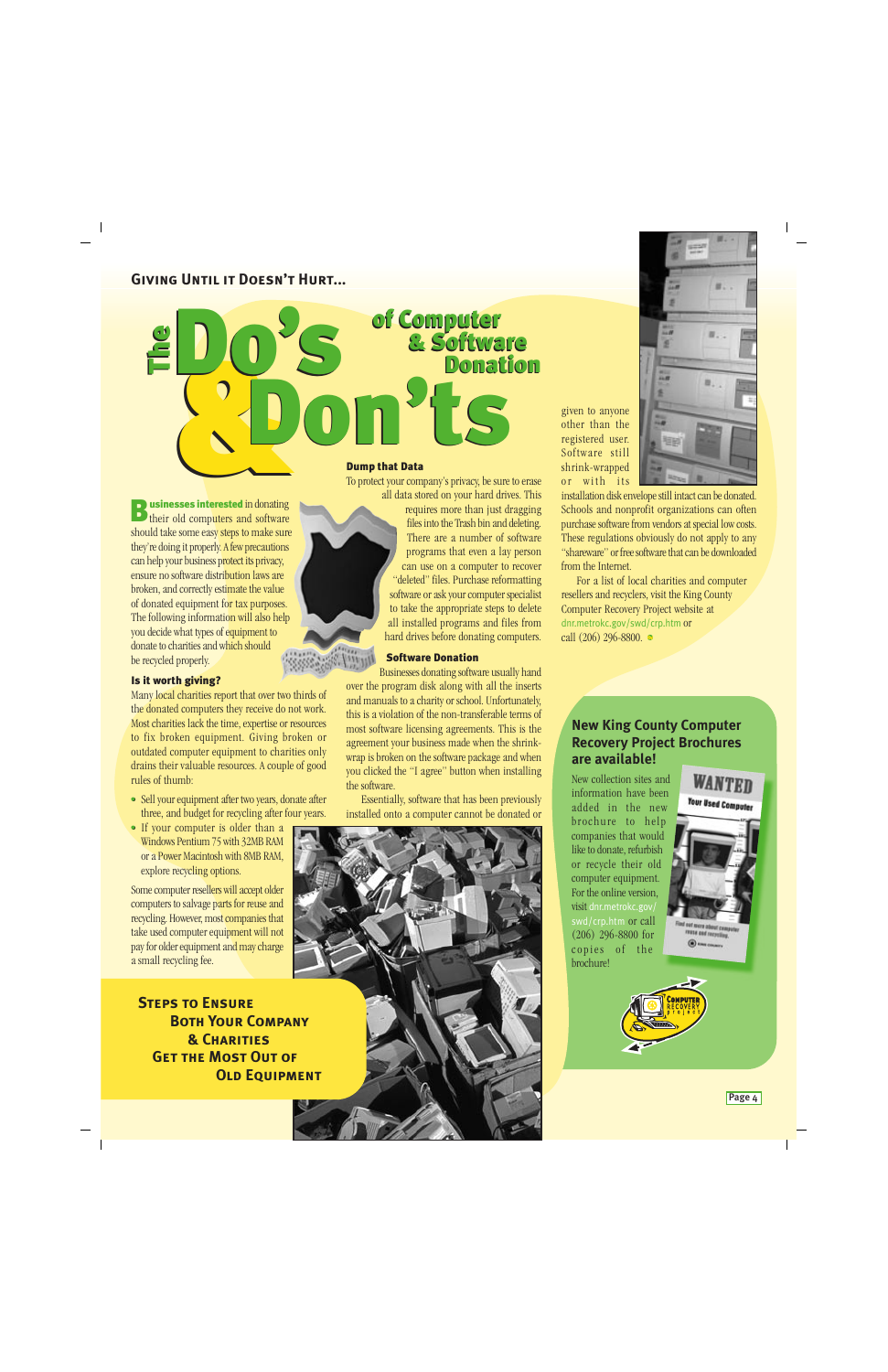

## In Action: Distinguished Businesses in the Green In Action: Distinguished Businesses in the Green

**With the amount of building** going on in the Puget Sound **area, it's more important than ever that builders conserve resources. Here are three standouts in the construction business who donned their thinking caps before their hard hats – and saved materials and money in the process.**

## Quadrant Homes

Quadrant Homes got in on the ground floor when King County and the Master Builders Association established the "Built Green" program. The program created a checklist that guides builders like Quadrant in the use of everything from environmentally friendly landscaping and design components to indoor air quality. Homeowners know that a "Built Green" home is affordably built to protect both human and environmental health. Quadrant uses these guidelines in building more than 500 homes per year.

Conservation really counts for a company that starts an average of three homes per day, so Quadrant has standardized its recycling setup

## **QUADRANT HOMES**

The Most For Your Money

for maximum efficiency at each jobsite. An average 70-percent jobsite recycling is just one reason Quadrant has received special recognition for five of its King County projects: West Hill in Bothell, Redmond Ridge, Snoqualmie Ridge, Liberty Ridge in Renton and Berkshire Glen in Auburn. Contact: Rob Geline, Production Manager, (425) 646-8327.

## Timberland Homes

Timberland Homes gives all its custom modular homes a lean, low-waste start. This company builds most of its homes for the secondary and vacation market, while keeping waste reduction a primary



concern. By manufacturing the homes at its Auburn facility, Timberland is able to get the most from its materials and to maintain a tight 74-percent recycling rate. Only the completed elements of a home are trucked to the site for assembly, which means less shipping and bare-bones construction site waste. If you've seen Timberland's models on the Valley Freeway

Noodinville

Lumber

between Kent and Auburn, you know that a good-looking home can look good to the environment, too. Contact: Debbie Heller, (253) 735-3435.

## Woodinville Lumber

"Measure twice, cut once" pays off in more than one way for Woodinville Lumber. Woodinville, which builds all of the trusses and wall panels for Quadrant Homes, is constantly gauging its

production methods to cut waste. The company has realized resource and cost savings by using an optimizer saw to get the most from each piece of wood cut for floor joists and trusses.

They have also found new uses for old-fashioned elbow grease: Woodinville has replaced gas-hungry forklifts with people-powered pushcarts to move its pre-cut truss pieces from



## Renaissant Consulting, Seattle

Renaissant Consulting guides its clients in strategic planning and leadership development, and believes that for smart companies, using resources wisely is part of the business plan. This firm educates clients about the importance of using recycled products and about the wide range of products on the marketplace to meet their needs.

Renaissant practices what it preaches by using recycled paper for its letterhead, business cards, envelopes and brochures, and client reports. The

company is always looking for new ways to close the loop, and has notified all of its suppliers of its "buy recycled" policy. Company owner Ryan Kellogg is committed to



resource conservation, and his colleagues have taken up the cause, achieving an 83-percent recycling rate. Contact: Ryan Kellogg, owner, (206) 329-5787. ●

## New Members

- AutoSport McMullen, *Renton*
- Clampitt's Cleaners, *Mercer Island*
- Crossport Systems, Inc., *Bellevue*
- Eclectic Topiary, *Covington*
- Evergreen Pet Supply, *Tukwila*
- Fleenor Paper Company, *Tukwila*
- General Nutrition Center, *Tukwila*
- Halecrest Veterinary Hospital, *Shoreline*
- Kinko's Copies, *Kirkland*
- Locker Room for Kids, *Tukwila*
- Madison Carnolia Cleaners, *Seattle*
- Mariners Team Store Southcenter Mall, *Tukwila*
- Northshore Utility District, *Kenmore*
- Northwest Industrial Equipment, *Kent*
- Payroll Online Corporation, *Bellevue*
- Piston Service Wholesalers, *Renton*
- Ritz Camera Southcenter Mall, *Tukwila*
- Safeco Insurance Company of America, *Seattle*
- Sharp Electronics Corp, *Renton*
- Sundance Catalog Company, Seattle
- United Tile, *Renton*

**Renewals continue on back page**